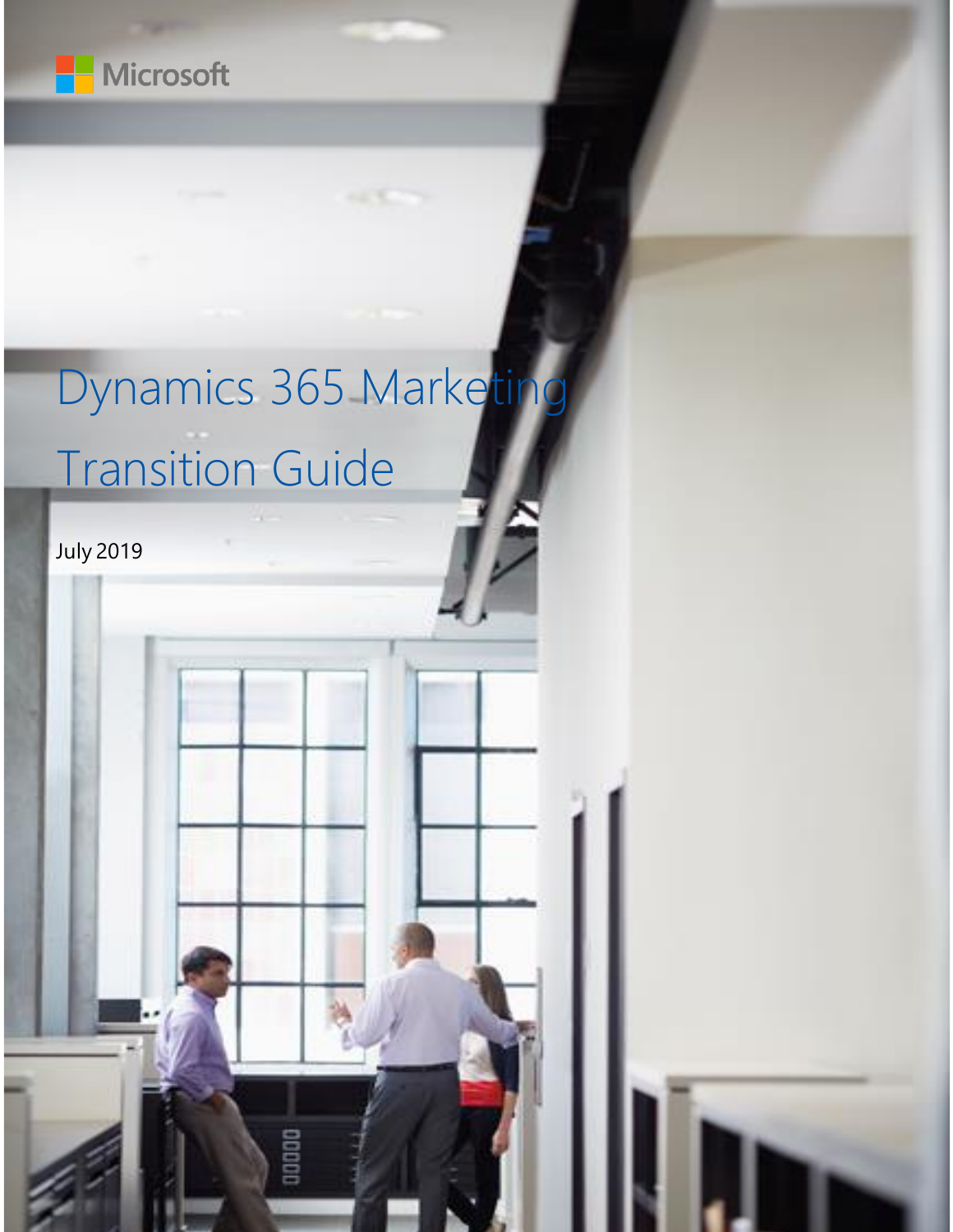

### <span id="page-1-0"></span>Table of contents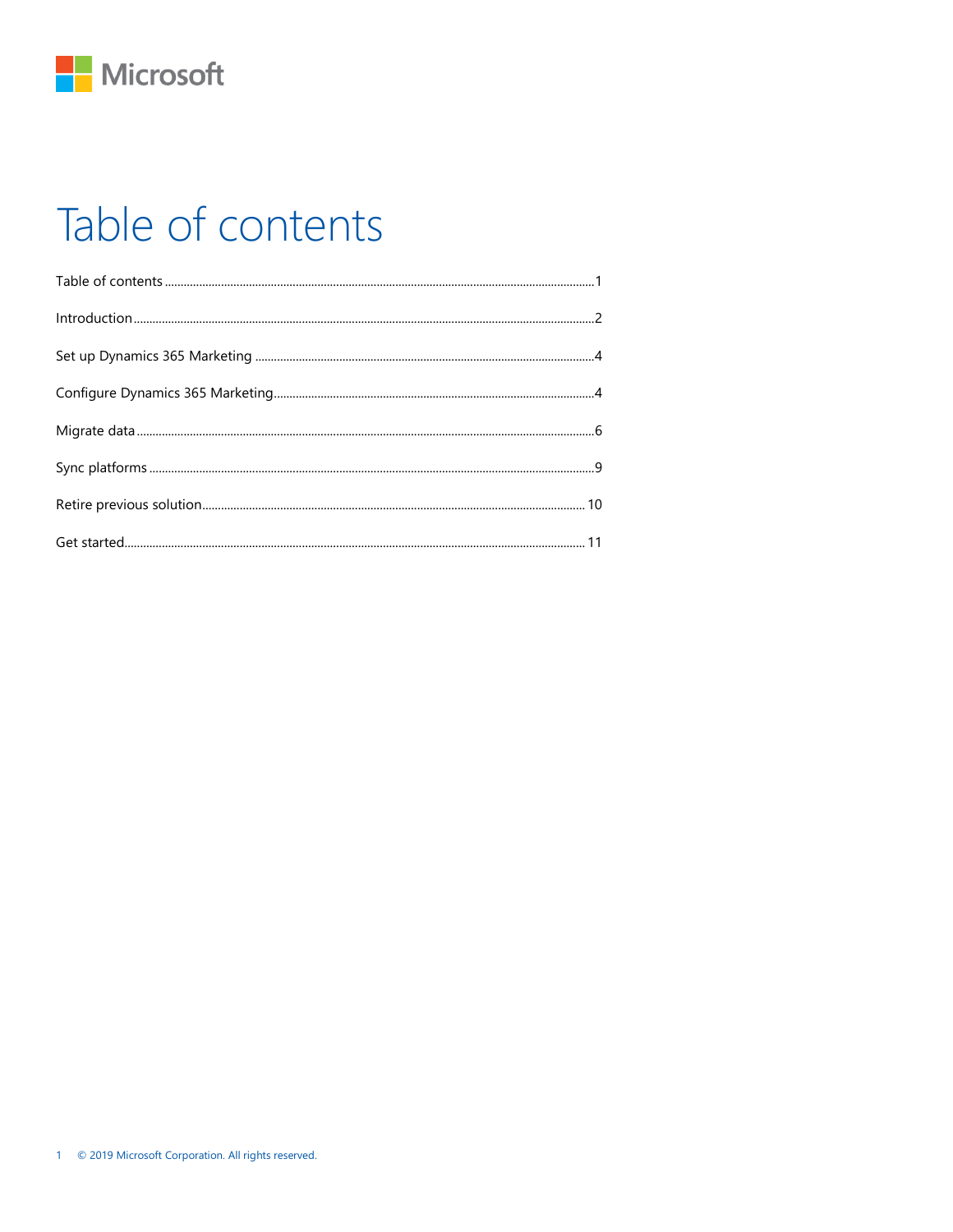

### <span id="page-2-0"></span>Introduction

Transition to Dynamics 365 Marketing creates an exciting opportunity for Sales and Marketing integration. Because of Dynamics 365 unique platform approach, Sales and Marketing share access to a common database of leads, contacts, accounts, opportunities, and more. No longer do Sales and Marketing have to debate which "version of the truth" is correct. However, with this powerful integration comes a reality check – are Marketing and Sales really ready to work together?

This document explains how to make a proper transition from your old marketing automation platform to the new platform, Dynamics 365 Marketing, and how to overcome challenges as the transition may affect the currently running marketing activities. From setting up Dynamics 365 Marketing to configuring the system, migrating data, syncing platforms, and to completely retiring from your old system, this document will provide methods to crawl, walk, and run through the transition.



#### **Consider Current Process, Goals, Refined Process**

Before launching into any system deployment (including Dynamics 365 Marketing), it is important to have a plan. That plan should contemplate:

- Company's customer strategy how it is driven by Sales and Marketing
- Sales and Marketing organizational alignment roles, responsibilities, decisioning authority in relationship to customers and investments
- Sales and Marketing processes for example, lead scoring and assignment
- Data input, access, and governance

For each of these areas it is important to understand the current process, goals, and refined process. Assessing the current process to identify challenges or gaps, can help bring alignment toward goals. A common mission to better define customer strategy, align Sales and Marketing, or improve data governance are all positive outcomes that can be achieved through a well thought through implementation.

Further, the goals identified can help shape the refined process. If that means more efficient processes, role realignments, or a new governance model, the success or failure of a Marketing Automation transition relies on a clear vision of the future state. The power of Dynamics 365 Marketing includes the ability to view and apply deep analytical insights about customer behavior and the organization's strategy to influence it.

#### **Achieve Organizational Buy In**

Stepping outside of the current state, it is important to consider new opportunities and new channels through which to engage customers. Simply automating the "old way of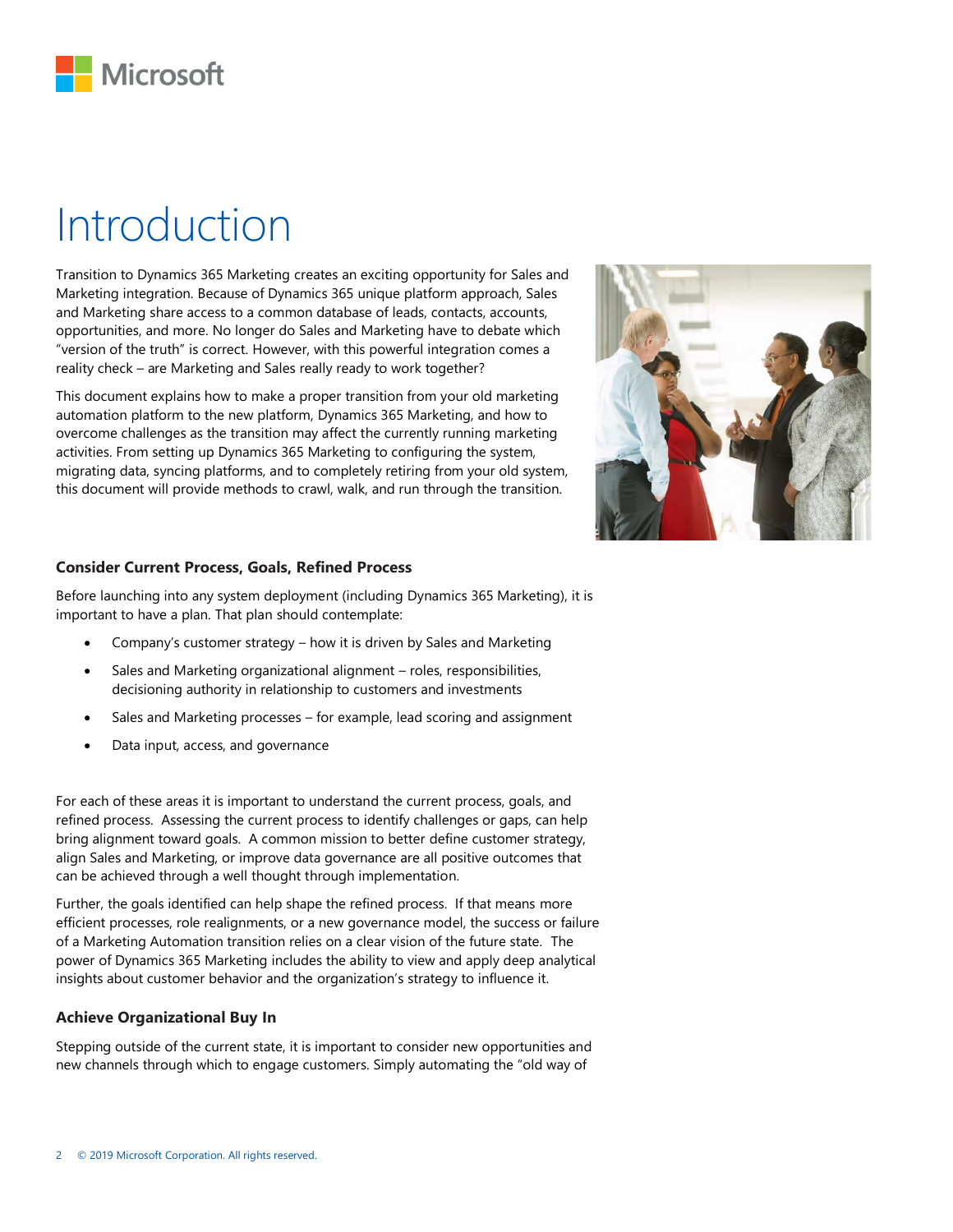

doing things" with a new technology is unlikely to achieve the desired outcome. Instead, reimagining the possibilities of seamless interactions with customers, whether Marketing or Sales led, is a critical input to migration success.

Successful migrations often start with discovery and planning workshops designed to uncover the challenges associated with the current technologies, processes, and strategies, and to define (and agree upon) a desired future state environment. Key participants for these workshops include Sales and Marketing leadership, in addition to IT. In many cases, this setting may be unusual or even uncomfortable as Sales, Marketing, and IT are not always aligned. However, breaking down barriers and engaging in open dialog can often lead to historically (or otherwise) hidden opportunities. Planning workshops should have the goal of delivering a new "blueprint" for customer engagement. The blueprint should outline customer engagement strategies, organizational alignment, key marketing and sales plays, and a technology roadmap (prioritized plan for Dynamics 365 rollout). With a blueprint in hand, the migration to Dynamics 365 Marketing becomes much more predictable and outcomes more achievable. In addition, all stakeholders across Sales, Marketing, and IT can share and communicate a common vision for the future.

#### **Approach to Adoption: Crawl, Walk, Run**

To balance the goals of successful transition and risk mitigation, we recommend a "crawl, walk, run" approach. Using the blueprint defined above, map out a set of modest interim goals that balance capturing quick win improvements with the inertia of significant change. This might mean focusing your efforts on a single group of marketers, campaigns, or customers. Pilot functionality to address the unique aspects of this group, while keeping in mind the larger picture.

Use this reduced scope to test, learn, and improve your use of Dynamics 365 Marketing. As the users and administrators become more proficient with the solution, begin to expand the scope of the implementation to include additional users, audiences, or functionality. Leverage Dynamics 365 Marketing's inherent insights functionality to optimize the effectiveness of campaigns and other customer interactions.

Finally, run. Take advantage of all that Dynamics 365 Marketing has to offer. A full breadth of direct marketing, social, and web capabilities coupled with the vast capabilities available in the Dynamics 365 Customer Engagement platform. Gather insights and apply learnings to future campaigns and customer engagement activities. Get ready for an exciting new world of fully aligned Sales and Marketing! So, how do we start?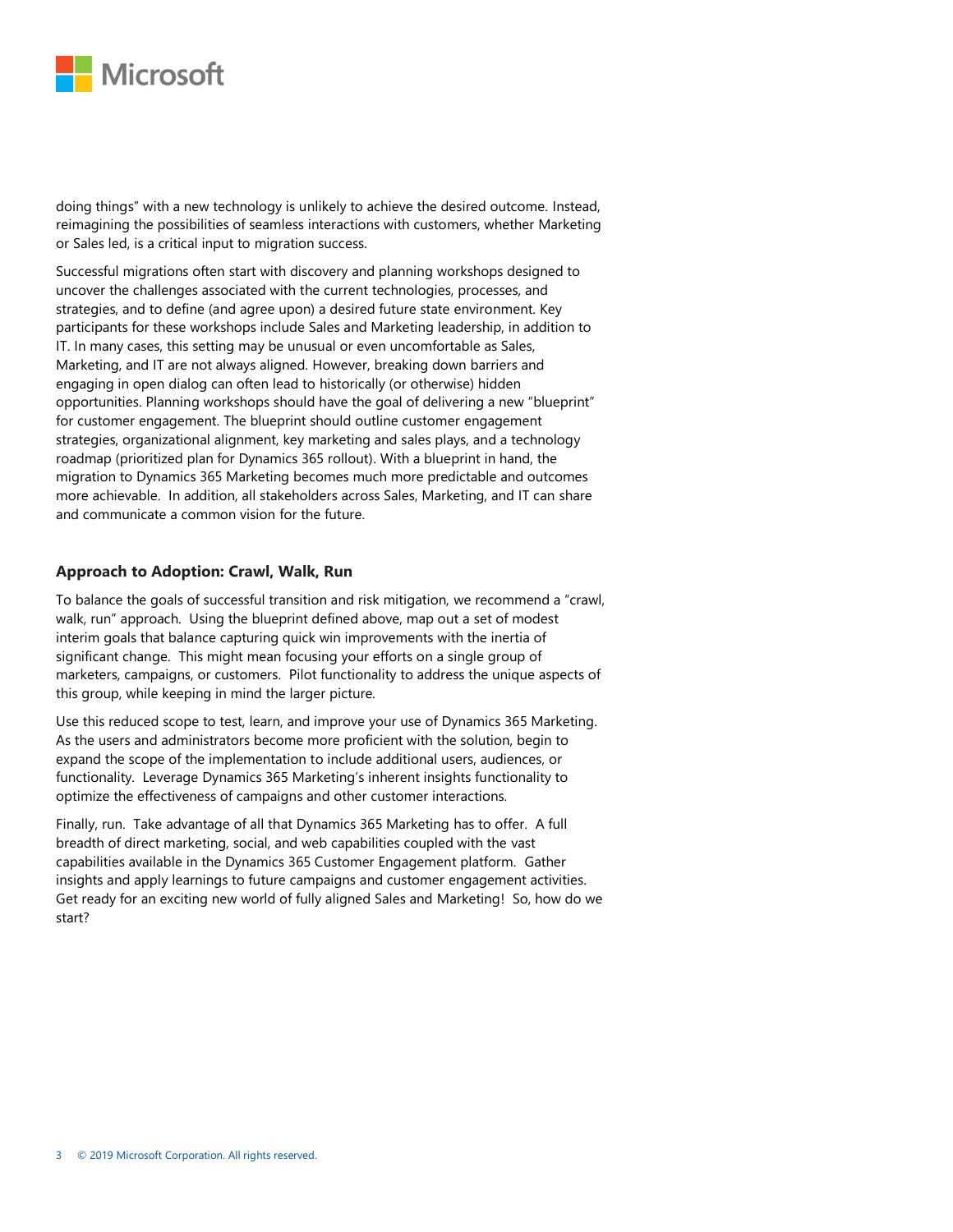

# <span id="page-4-0"></span>Set up Dynamics 365 Marketing

The first step to transition is to set up and learn how to manage Dynamics 365 Marketing. You can sign up and [install a trial version](https://docs.microsoft.com/en-us/dynamics365/customer-engagement/marketing/trial-signup) of Dynamics 365 Marketing for free. If you already have a paid Dynamics 365 for Customer Engagement instance in use, then you can integrate [Marketing with your instance](https://docs.microsoft.com/en-us/dynamics365/customer-engagement/marketing/purchase-marketing) by adding the Marketing app to your tenant and assigning it to the appropriate instance.

#### **Run the setup wizard**

After you have purchased a license or signed up for a trial, you must run the setup wizard. Check out the prerequisites and requirements then follow the steps [here.](https://docs.microsoft.com/en-us/dynamics365/customer-engagement/marketing/purchase-setup#step-1-launch-the-setup-wizard)



# <span id="page-4-1"></span>Configure Dynamics 365 Marketing

Once you have completed the setup process, you will have an empty environment. The next step is to begin configuring the tool for your marketing processes. Follow the steps below to complete your configuration.

#### **1. Authenticate domain**

[Domain authentication](https://docs.microsoft.com/en-us/dynamics365/customer-engagement/marketing/marketing-settings#authenticate-your-domains) is to detect forged messages and domains, and thereby prevent spam, phishing, and other fraudulent activity. You may have completed this step in your old marketing automation platform by simply verifying your domain or setting up custom DKIM (DomainKeys Identified Mail) authentication and adding the email provider/platform to your SPF (Sender Policy Framework) record. This is especially important to enable marketing email recipient email servers, like Microsoft or Google, to confirm that the from address shown on each of your messages belongs to your organization and that your organization approved Dynamics 365 Marketing to send messages on its behalf. It also confirms that you own the domain and therefore establishes an enhanced trust relationship with your domain for externally hosted forms.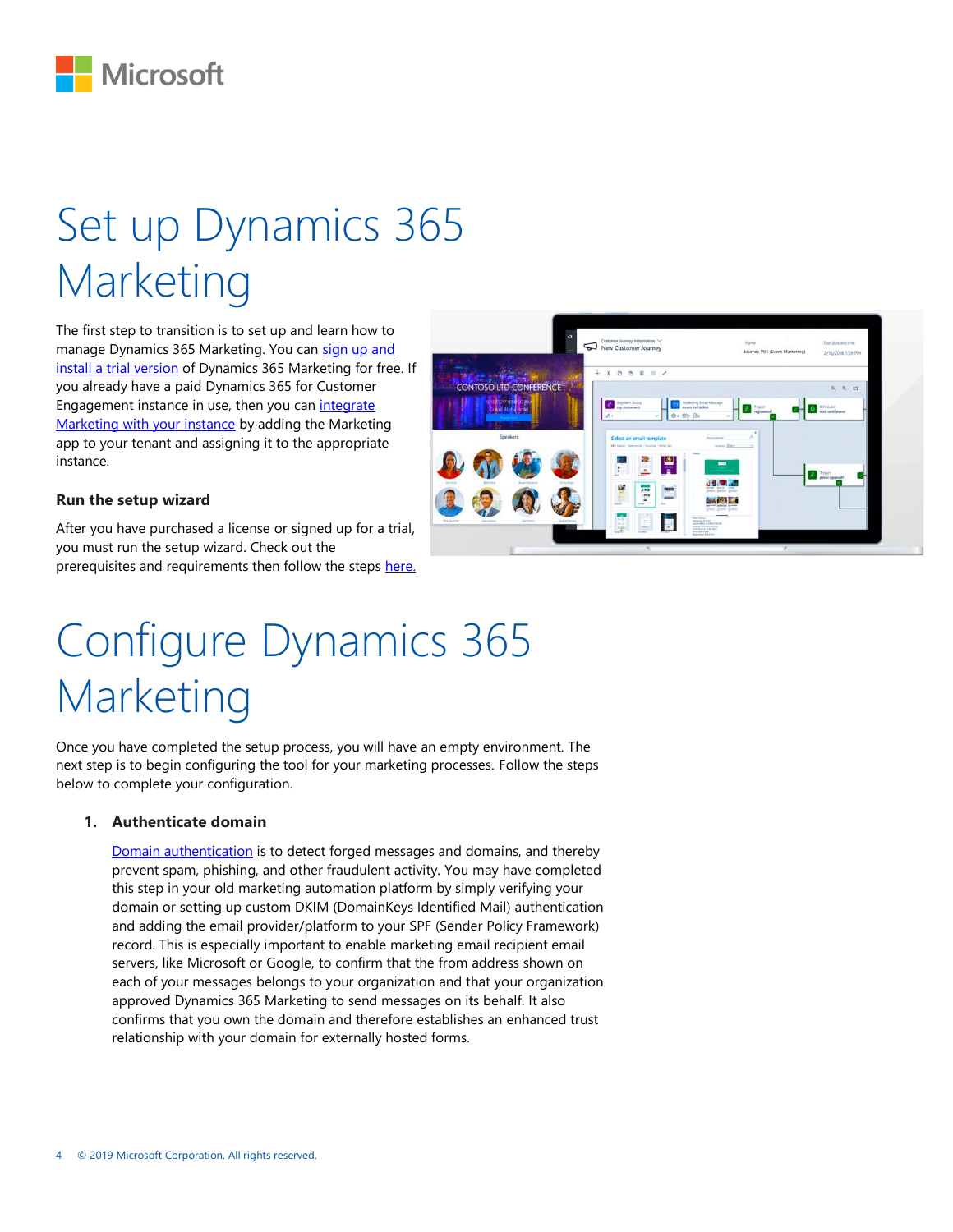

#### **2. Configure administration settings**

Once Dynamics 365 Marketing is set up and the domain is authenticated, identify other [administration settings](https://docs.microsoft.com/en-us/dynamics365/customer-engagement/marketing/open-advanced-settings) that need to be configured. These settings help fine-tune application behavior, set defaults, manage users, enable webinars, check quotas, and more.

#### **3. Configure content settings**

Configure [content settings;](https://docs.microsoft.com/en-us/dynamics365/customer-engagement/marketing/dynamic-email-content#use-content-settings-to-set-up-repositories-of-standard-and-required-values-for-email-messages) this includes a subscription center link, a forwardto-a-friend link, social media links, mailing address, and other information that can be placed into the marketing email messages as dynamic values. Remember, subscription center and physical mailing address are two required fields you must include when sending your commercial marketing emails via Dynamics 365 Marketing. You can set up the out-of-box subscription center as the default subscription center until you create your own subscription center.

#### **4. Add web tracking script**

Generate a new *tracking script for your website* and add the script onto your website to start tracking contact website behavior and bring in the information into Dynamics 365 Marketing. You may already have the old tracking script on your current website. Keep the script until you are completely out of your old marketing automation platform.

#### **5. Customize marketing**

If you are a customizer, you can add new fields to existing entities, add or hide fields in list or form views, design custom business processes and workflows, and more. For example, a typical lead lifecycle goes from building contact database to lead generation to lead nurturing/scoring then to opportunity and contact. You can customize this process and keep track of it by building a lead [business process](https://docs.microsoft.com/en-us/dynamics365/customer-engagement/marketing/lead-lifecycle#the-lead-business-process) or workflows. You can also customize and integrate with external systems through code-based interactions with the system's various APIs. Clic[k here](https://docs.microsoft.com/en-us/dynamics365/customer-engagement/marketing/customize) for more about customization. For any additional business needs, check out **AppSource** to extend the capabilities and features of Dynamics 365 Marketing.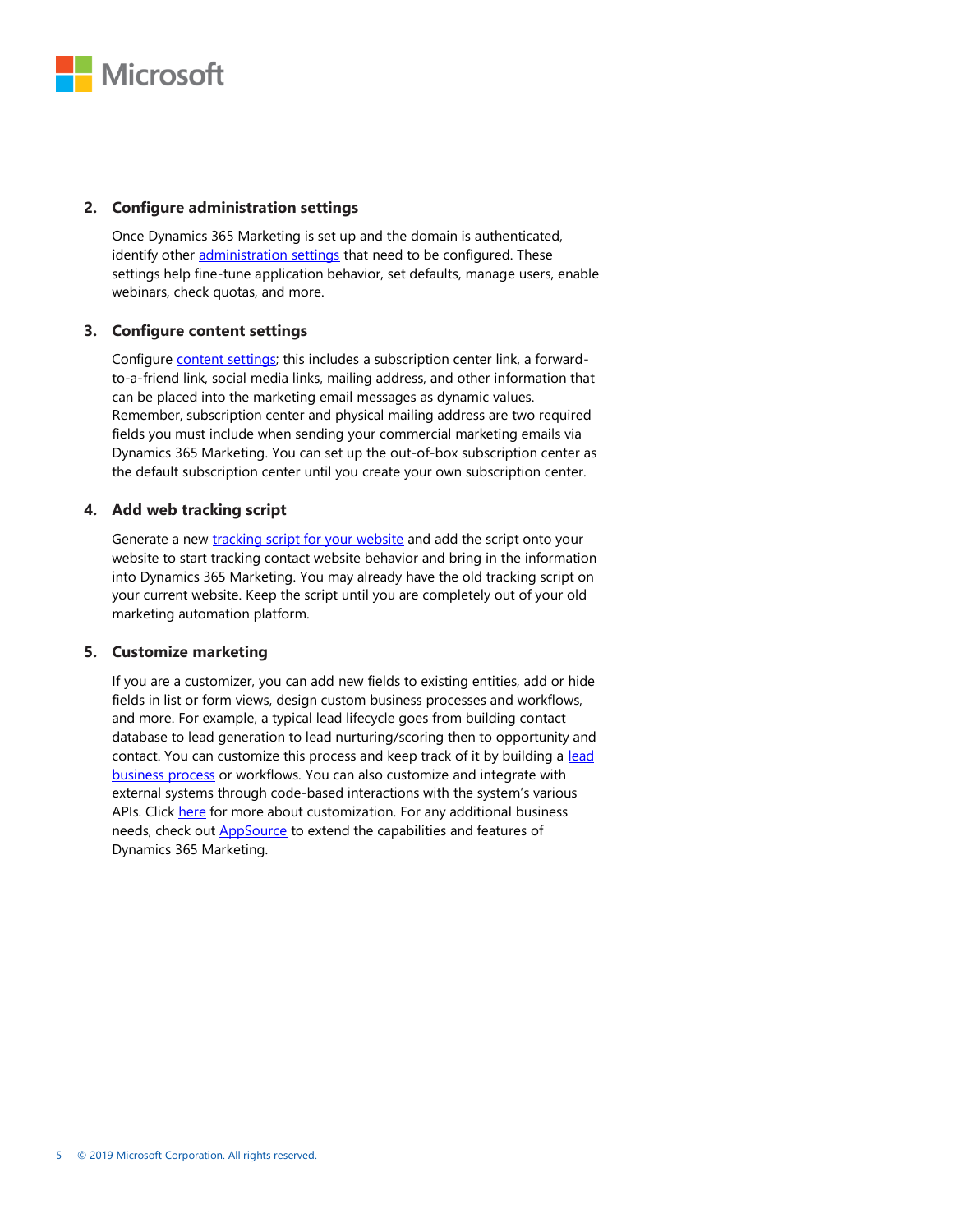

## <span id="page-6-0"></span>Migrate data

After configuring Dynamics 365 Marketing, you need to migrate data and move marketing initiatives from your old marketing automation platform to Dynamics 365 Marketing. After you complete each step, make sure to test. Here's the recommended steps to successfully migrate data.

#### **1. Export data**

Export reports, metrics, KPIs, contact lists, and any other data from your old marketing automation platform that may be useful for your future marketing initiatives in Dynamics 365 Marketing. Get as much data downloaded and stored as possible because this data will not be accessible in the future. This is also an opportunity to redefine your reporting needs. Consider your marketing goals and objectives. What information is important going forward? For your key metrics, build out usable reports to compare to the new data that will be available in the new system. Other data can be stored and archived. For data unable to download, consider manually transcribing or taking screenshots.

#### **2. Set up contact and lead attributes**

Contacts and leads are often stored in a list within other marketing automation systems. Dynamics 365 Marketing requires contact and lead attributes for segmentation. Review your contact and lead data and decide what information is important for segmentation. Create those attributes on the contact and lead record.

#### **3. Import leads and contacts**

If you have any leads or contacts in the old marketing automation platform that are not in your Dynamics 365 environment, [import those leads and contacts.](https://docs.microsoft.com/en-us/dynamics365/customer-engagement/marketing/import-data)  You can import any other entity data into Dynamics 365 using Excel. If you are already using Dynamics 365 for Customer Engagement, note that marketing shares data with other Dynamics 365 applications running on the same instance, and operates on many of the same database entities, including contacts, leads, accounts, and [more.](https://docs.microsoft.com/en-us/dynamics365/customer-engagement/marketing/overview#a-fully-responsive-app-built-on-the-new-unified-interface) Once you have all leads and contacts in your system, *create segments* to target in your journeys.

#### **4. Establish naming conventions**

Naming conventions are critical for search, views and reporting. Review your current naming conventions and establish what information needs to be included. Consider the attributes of the entity as they can appear in a list view and may not need to be part of the name. Naming conventions are especially important for the asset library in Dynamics 365 Marketing because no folder structure is currently available.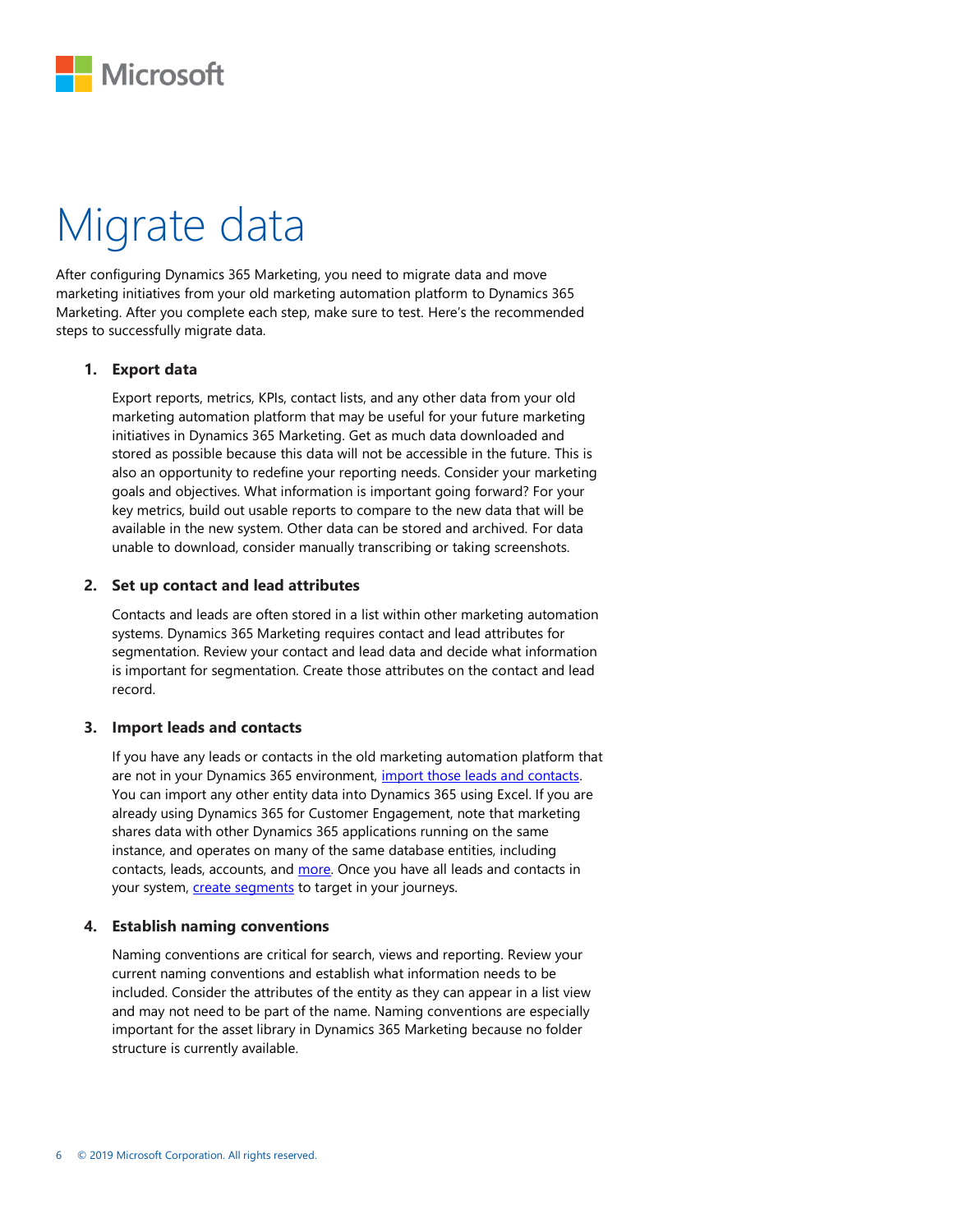

#### **5. Upload images**

Download all images related to your marketing initiatives and upload them to Dynamics 365 Marketing. Supported image format types are GIF, BMP, JPEG, and PNG. To see how to upload and use images and files, click [here.](https://docs.microsoft.com/en-us/dynamics365/customer-engagement/marketing/upload-images-files)

#### **6. Create marketing forms and pages**

Create [marketing form and page templates](https://docs.microsoft.com/en-us/dynamics365/customer-engagement/marketing/email-templates) in Dynamics 365 Marketing. Then, re-create all active marketing web [forms](https://docs.microsoft.com/en-us/dynamics365/customer-engagement/marketing/marketing-forms) and landing [pages](https://docs.microsoft.com/en-us/dynamics365/customer-engagement/marketing/create-deploy-marketing-pages) using the new templates. All image references should point to local Dynamics 365 Marketing asset folders. You can also provide [personalized page content,](https://docs.microsoft.com/en-us/dynamics365/customer-engagement/marketing/personalized-page-content) enable prefilling [for forms,](https://docs.microsoft.com/en-us/dynamics365/customer-engagement/marketing/form-prefill) [integrate with landing pages on external websites,](https://docs.microsoft.com/en-us/dynamics365/customer-engagement/marketing/embed-forms) and create input [fields for forms.](https://docs.microsoft.com/en-us/dynamics365/customer-engagement/marketing/marketing-fields)

#### **7. Create subscription centers**

Create all active **subscription centers**. Dynamics 365 Marketing requires at least one subscription center, along with a physical mailing address, to be included in your commercial marketing emails. To create a subscription center, you first need to create [marketing lists](https://docs.microsoft.com/en-us/dynamics365/customer-engagement/sales-enterprise/create-marketing-list-using-app-marketing-sales) then create a subscription form to add the lists to. Ultimately, you will be creating a subscription center to include in the subscription form. The marketing lists here are created in the Dynamics 365 environment as subscription lists. Note that this is different from a segment, what Dynamics 365 Marketing uses to engage with contacts. Moreover, once you create a default subscription center for your organization, make sure to specify this in the content settings (refer to the Configure Dynamics 365 Marketing section).

#### **8. Create marketing emails**

Create [marketing email templates](https://docs.microsoft.com/en-us/dynamics365/customer-engagement/marketing/email-templates) in Dynamics 365 Marketing using the drag and drop or HTML editor. Use th[e assist-edit](https://docs.microsoft.com/en-us/dynamics365/customer-engagement/marketing/dynamic-email-content) feature to include all required default values. Then, use the templates to create all activ[e marketing emails.](https://docs.microsoft.com/en-us/dynamics365/customer-engagement/marketing/prepare-marketing-emails) If you are using the HTML editor to copy and paste the codes over, make sure to understand the **custom attributes**. All image references should point to local Dynamics 365 Marketing asset folders. Likewise, all landing pages and surveys should point to local Dynamics 365 Marketing values.

#### **9. Create surveys**

Dynamics 365 Marketing will transition from using Voice of Customer to [Microsoft Forms Pro](https://docs.microsoft.com/en-us/dynamics365-release-plan/2019wave2/dynamics365-marketing/support-surveys-using-forms-pro) to enable customers to create surveys in October 2019. Use Microsoft Forms Pro to create **surveys**. Note that Microsoft Forms Pro uses prebuilt functionality for survey question creation, conditional branching rules, and custom themes to personalize your surveys.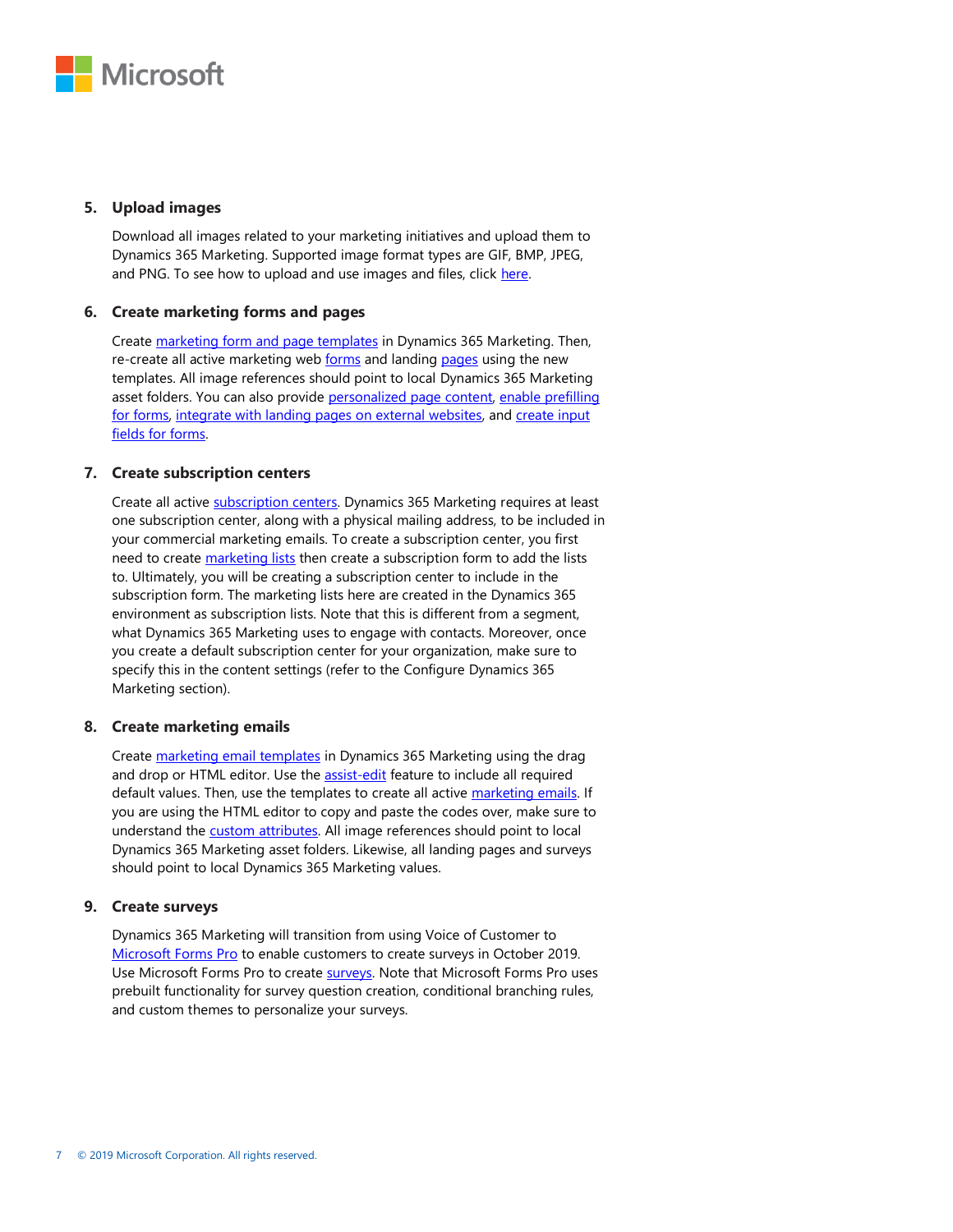

#### **10. Create customer journeys**

In most marketing automation platforms, a campaign is a holding entity for a group of emails and forms. In Dynamics 365 Marketing the customer journey automates the campaign process. You can visualize and automate campaigns that customers will take while interacting with your marketing initiatives on their way to marking a purchase; you can put a campaign flow into a customer journey and automate the process through the journey. Create all active [customer journeys.](https://docs.microsoft.com/en-us/dynamics365/customer-engagement/marketing/customer-journeys-create-automated-campaigns) If you have similar customer journey patterns across

| Customer journey: Information V<br>$\tilde{\phantom{a}}$<br>New Customer journey                                                                                                            | Name<br>$\bullet$<br>EntityNameCustomerJourne                                                                 | Start date and time<br>5/29/2019 1:05 PM 3 | Is recurring<br><b>No</b>       | $\checkmark$   |
|---------------------------------------------------------------------------------------------------------------------------------------------------------------------------------------------|---------------------------------------------------------------------------------------------------------------|--------------------------------------------|---------------------------------|----------------|
| Social insights<br>Insights<br><b>Designer</b><br>General                                                                                                                                   |                                                                                                               |                                            |                                 |                |
| $X$ to the term $Y$<br>$^{+}$                                                                                                                                                               |                                                                                                               |                                            |                                 |                |
|                                                                                                                                                                                             |                                                                                                               | $Q \quad Q \quad Q \quad D$                | <b>Toolbox</b>                  | Properties     |
| Marketing email message<br>Segment group<br>$\triangleright$<br>Ã<br>New Segment<br>Scheduler<br><b>New Email</b><br>$B \circ \Box \circ B \circ \Delta \circ$<br>$g_4^0$ 1<br>$\checkmark$ | Marketing email message<br>凹<br>New Marketing email message<br><b>New Scheduler</b><br><b>B</b> · H · B · A · | Search<br>$\triangle$ Content              | ρ                               |                |
|                                                                                                                                                                                             |                                                                                                               |                                            | Marketing email<br>⊡<br>message | Marketing page |
|                                                                                                                                                                                             |                                                                                                               |                                            | 自<br>Event                      | 目<br>Survey    |
|                                                                                                                                                                                             |                                                                                                               |                                            | $\mathbf{p}$<br>Marketing form  |                |

campaigns, you may [create customer journey templates](https://docs.microsoft.com/en-us/dynamics365/customer-engagement/marketing/journey-templates) or save an existing customer journey as a template. You may want to run a simple email journey to test the customer journey feature:

- a) Create a new customer journey
- b) Select the out-of-box simple email journey template
- c) Specify a segment and marketing email. Create a segment that includes internal users for testing purposes. Create a simple marketing email with the appropriate from name and address specified
- d) Add additional marketing email(s) if necessary
- e) Add scheduler if necessary
- f) Check for errors. If validation fails, view and fix the errors
- g) Go live

It is also recommended to screen shot any campaigns/journeys from your current system and store them in a shared space. Once the old system is turned off, you will not be able to access the campaigns/journeys. It can be helpful to refer to them at a later time.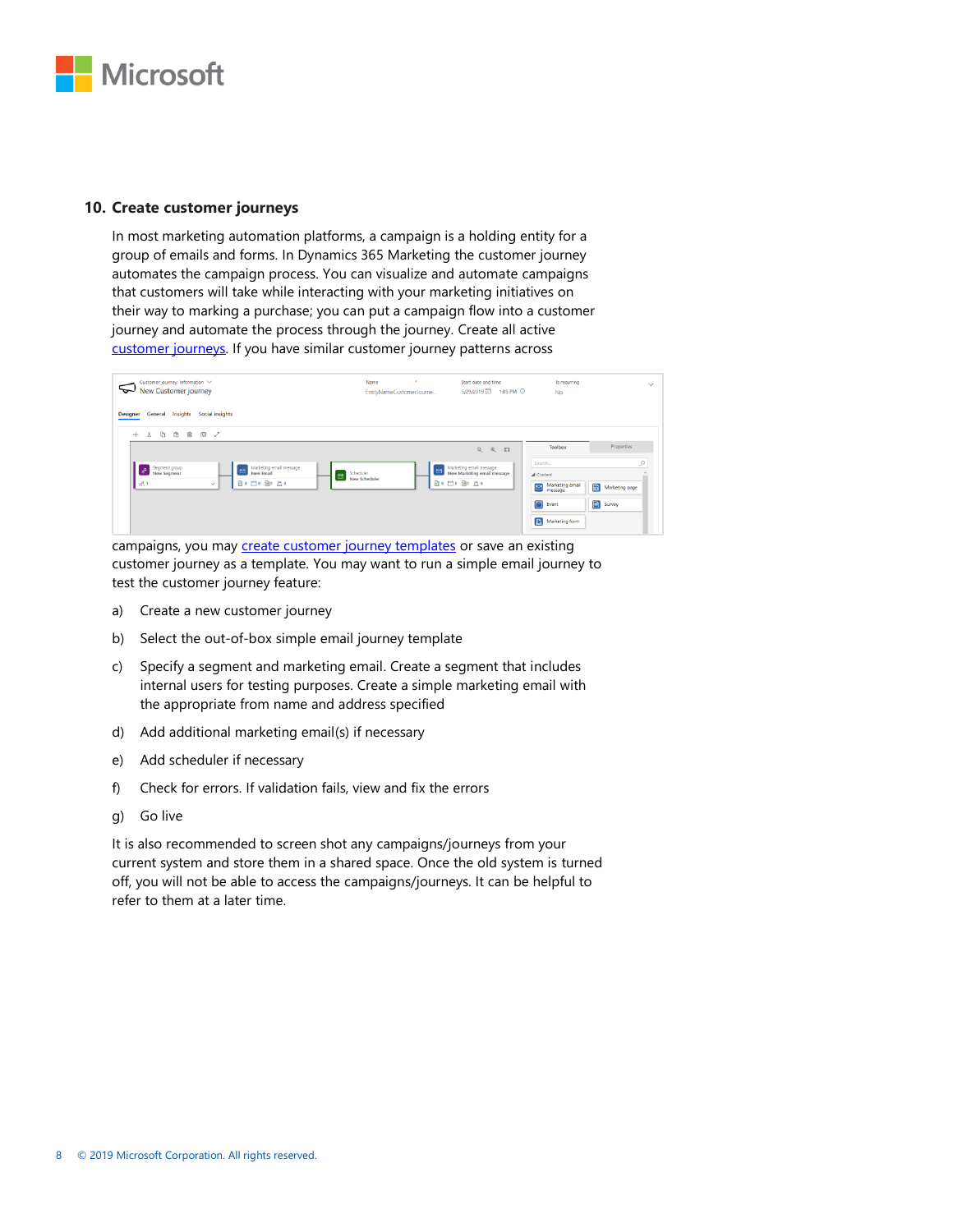

# <span id="page-9-0"></span>Sync platforms

Most likely you still have some live campaigns in your old marketing automation platform. In this case, you need to keep both platforms in sync until the campaigns reach the end and none of the contacts are being processed. Below are the recommended steps.

#### **1. Sync entity forms, data, and workflows**

During the transition, there may be lots of process and data changes. You must reflect these changes in both systems.

#### **2. Monitor and review contacts**

Frequently monitor and review your live campaigns in the old marketing automation platform for any new contacts being added to the campaigns. Build a process to manually add or import any new contacts into Dynamics 365 Marketing until completely retiring from the old platform. You may consider using [Microsoft Flow](https://flow.microsoft.com/en-us/) if your old platform exists as one of the [connector options](https://flow.microsoft.com/en-us/connectors/)  [in Microsoft Flow.](https://flow.microsoft.com/en-us/connectors/)

#### **3. Track and evaluate bounced email addresses**

Track bounced email addresses in your live campaigns for your future engagements in Dynamics 365 Marketing. Build a process to evaluate and exclude these contacts from your marketing initiatives to help increase deliverability in your new platform. You may utilize [Microsoft Flow](https://flow.microsoft.com/en-us/) if your old platform exists as one of the **connector options in Microsoft Flow**.

#### **4. Manage and sync contact preferences**

Just like tracking bounced email addresses and reflecting the changes in both platforms, for any contacts opting in/out or changing contact preferences while transitioning, you must build a process to update both platforms to reflect these changes. Note that there will be no direct connection between your old platform and Dynamics 365 Marketing. Consider using [Microsoft Flow](https://flow.microsoft.com/en-us/) if your old platform exists as one of the **connector options in Microsoft Flow**.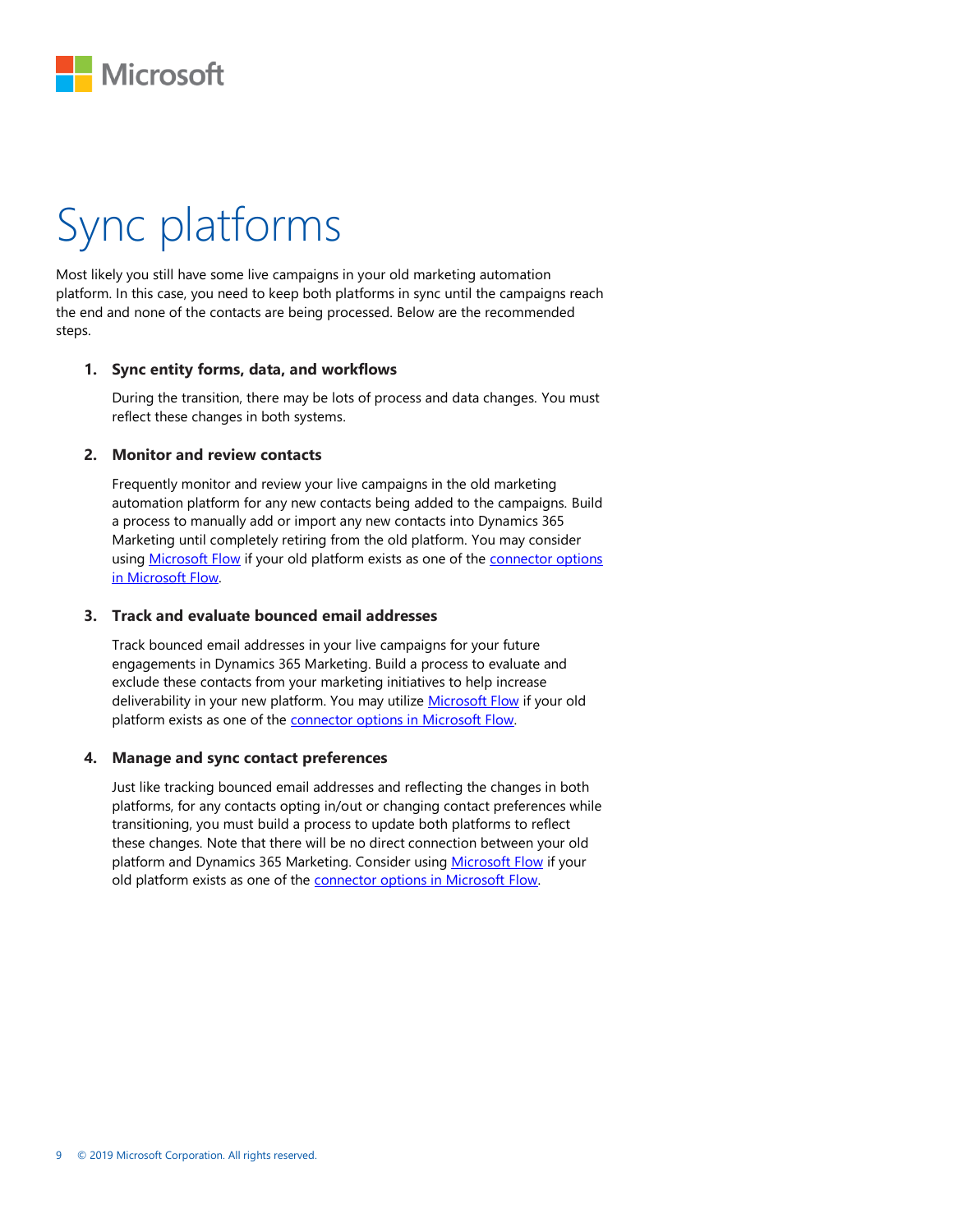

### <span id="page-10-0"></span>Retire previous solution

Once you have no more live campaigns or contacts being processed in your old marketing automation platform, you can retire from the platform and move fully onto Dynamics 365 Marketing. Here are some recommended steps before you completely move on from your old platform.

#### **1. Redirect old URLs**

Emails sent from your old marketing automation platform will likely include hyperlinks to landing pages, forms, or surveys directed to your old platform. Once the platform is turned off, these links will be broken. [Redirect these links](https://docs.microsoft.com/en-us/dynamics365/customer-engagement/marketing/track-online-behavior#set-up-trackable-links-with-redirect-urls-and-read-results) to the new pages, forms, and surveys created in Dynamics 365 Marketing.

#### **2. Export reports**

Make sure you exported all final reports, metrics, and KPIs from your old marketing automation platform before it completely goes away. If you do not know where to store your reports and you want to combine metrics in both systems, consider *using Power BI* to connect different data sources and build custom analytics. For reports unable to download, consider manually transcribing or taking screenshots.

#### **3. Deactivate and remove data**

Remove all web tracking scripts from your old marketing automation platform. Delete subdomain and email authentications. Deactivate any integrations. You may keep data in the old platform, but it is best practices to remove all sensitive data.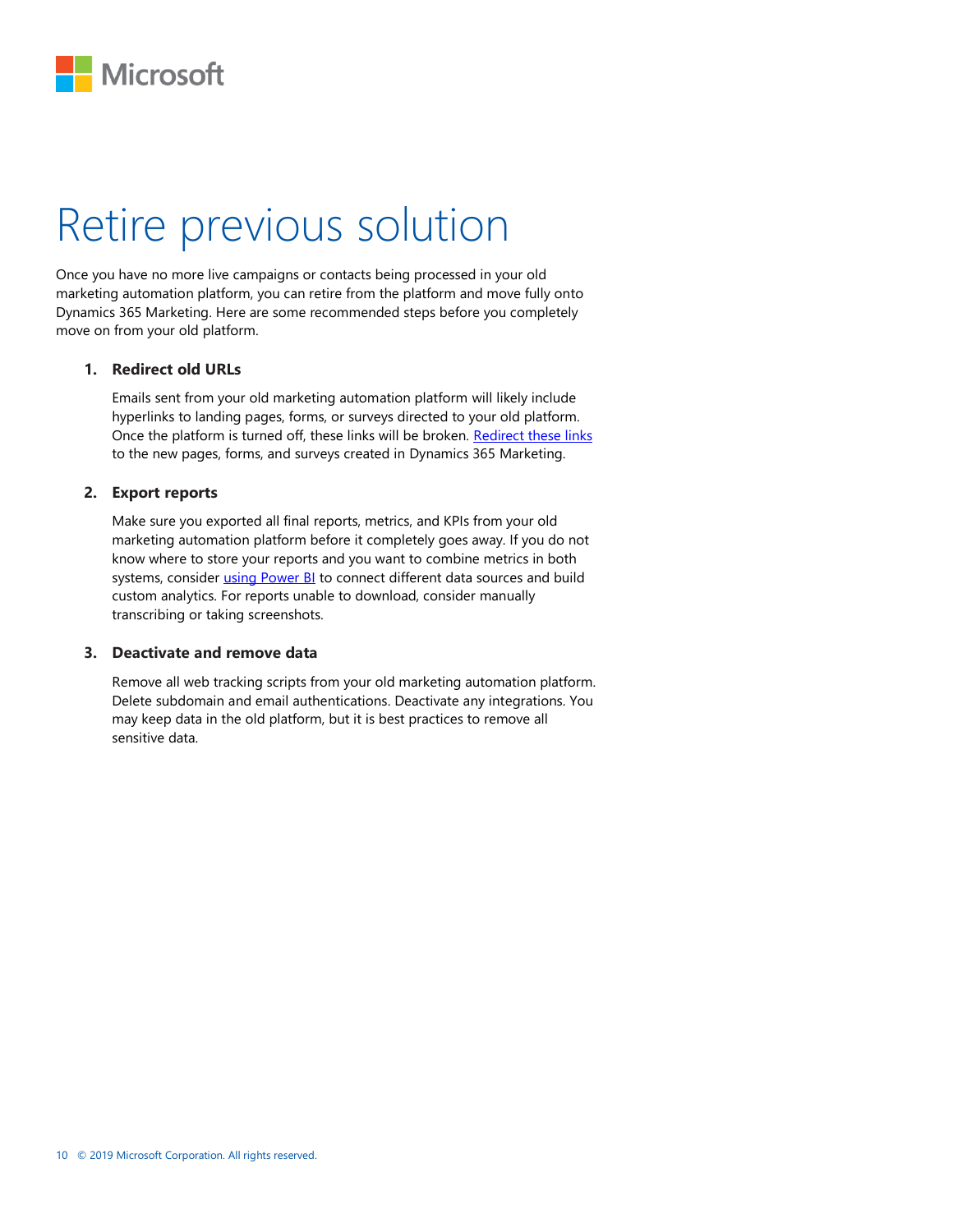

### <span id="page-11-0"></span>Get started

When considering a process to start in Dynamics 365 Marketing, choose something with a middle level of complexity. You will want to test out a process with various emails, triggers, forms and pages so you can monitor all aspects of your marketing process, gather insights and improve going forward. Let's say your organization wants to send out different emails based on whether someone submitted a marketing page or not. Below are the steps to create a customer journey for the given scenario within Dynamics 365 Marketing:



- 1. Create a [dynamic segment](https://docs.microsoft.com/en-us/dynamics365/customer-engagement/marketing/create-segment) using a set of rules and conditions (e.g., contacts over 50 living in Chicago)
- 2. Create a [marketing form](https://docs.microsoft.com/en-us/dynamics365/customer-engagement/marketing/marketing-forms) and [marketing page.](https://docs.microsoft.com/en-us/dynamics365/customer-engagement/marketing/create-deploy-marketing-pages) You must first create a marketing form and map all fields as needed. Then, create a marketing page to add the marketing form to
- 3. Create three [marketing emails](https://docs.microsoft.com/en-us/dynamics365/customer-engagement/marketing/create-marketing-email) using the drag and drop tool or HTML editor. We will use the first marketing email to send the initial message, which includes the marketing page we created in Step 2. We will include the second marketing email for those who submitted the page and third for those who did not. Here are some [best practices for email marketing](https://docs.microsoft.com/en-us/dynamics365/customer-engagement/marketing/get-ready-email-marketing)
- 4. Let's combine them all into a journey. [Create a new customer journey.](https://docs.microsoft.com/en-us/dynamics365/customer-engagement/marketing/create-simple-customer-journey) Add the tiles as the following order:
	- a. **Segment**
	- b. **Marketing email 1**
	- c. **Trigger**
	- d. **Positive path**: Marketing email 2
	- e. **Negative path**: Marketing email 3
- 5. Identify the target segment which we created in Step 1. Add the marketing emails to the appropriate marketing email tiles, which was done in Step 2
- 6. Drag and drop the marketing page tile onto the first marketing email tile. Expand the tile and select the marketing page sub-tile. Specify the marketing page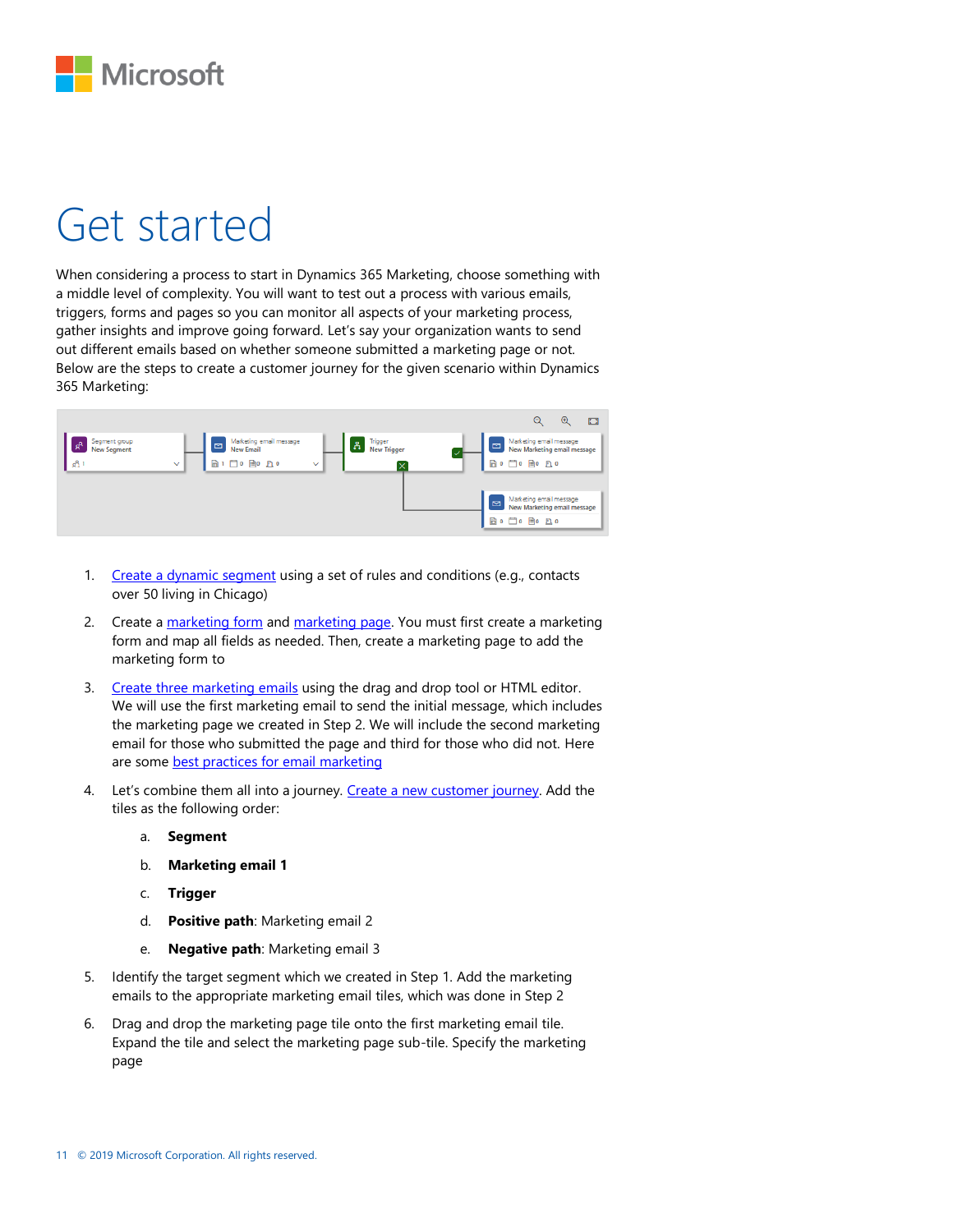

- 7. Specify the trigger. Add the timeout value. Add a new rule and specify the source as the marketing page and condition as page submitted
- 8. Check for errors and go live if validation passes. Otherwise, view and fix the errors
- 9. After opening and clicking the emails sent out, review [insights](https://docs.microsoft.com/en-us/dynamics365/customer-engagement/marketing/insights) of your customer journey, marketing emails, contacts, and more. Now you can adjust further journeys to achieve better customer interaction in the future.

Please visit our webpage to try Dynamics 365 [Marketing.](https://aka.ms/dynamics365formarketing) There is additional product information available in Help Documentation [Page.](https://docs.microsoft.com/en-us/dynamics365/customer-engagement/marketing/overview) We hope your transition will be easy. If you have any questions during your implementation feel free to engage with experts in the **community forum** to get additional best practices and answers to your questions.